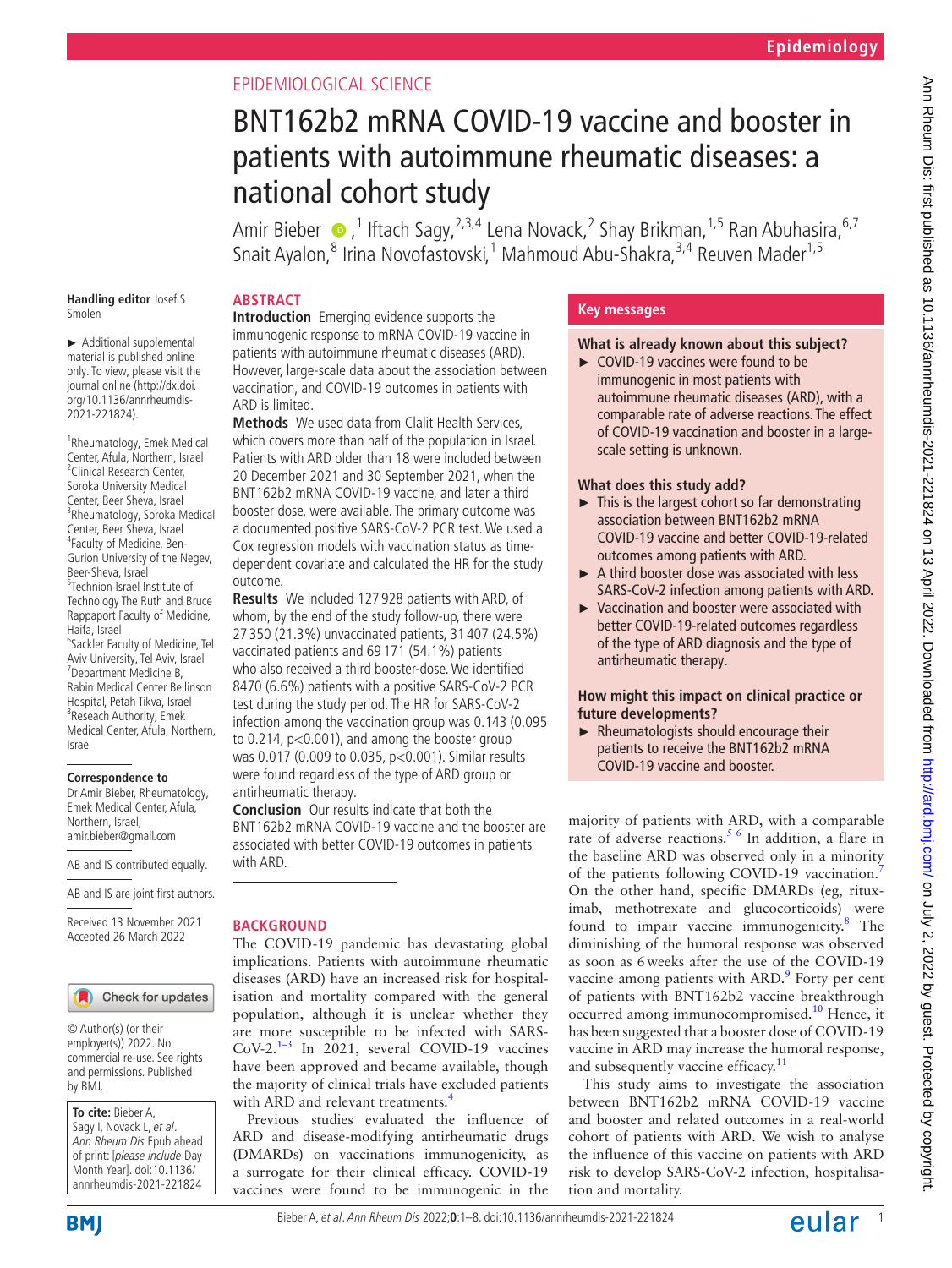## **METHODS**

#### **Study population**

Clalit Health Services (CHS) is the largest Health Provider Organisation in Israel, with a membership of 4.5million, about  $52\%$  of the country population.<sup>12</sup> CHS operates 14 medical centres. CHS has a centralised comprehensive computerised database of electronic healthcare records that receives continuous real-time input from the medical, laboratory, pharmaceutical, vaccination and hospitalisation operating systems, and can be accessed down to the individual patient. The dataset, based on reports from both hospitals and outpatients clinics, has been shown previously to have high validity and reliability.<sup>[13 14](#page-7-5)</sup>

In this retrospective study, we included all CHS members diagnosed with ARD. We identified patients with ARD based on the International Classification of Disease, Ninth Revision (ICD-9) and similar ICD-9 based codes given before the study period of Rheumatoid arthritis (RA), systemic lupus erythematosus (SLE), systemic sclerosis, psoriatic arthritis, ankylosing spondylitis, inflammatory autoimmune myopathies and systemic vasculitis ([online supplemental table S1\)](https://dx.doi.org/10.1136/annrheumdis-2021-221824). Additional conditions such as antiphospholipids syndrome, Sjogren's and familial Mediterranean fever were also included.

#### **Data extraction**

We included all CHS patients with ARD older than 18 years, from 20 December 2020 to 30 September 2021. Patients with reported positive COVID-19 PCR before 20 December 2020 were excluded. During this period the BNT162b2 mRNA COVID-19 vaccine was available to the entire population in Israel of age 16 or older. A third BNT162b2 mRNA COVID-19 vaccine ('booster') was available from 29 July 2021, to persons older than 60 years and to special populations (such as patients with ARD), who received the second BNT162b2 mRNA COVID-19 vaccines more than 6months ago. The booster became available to the entire population of Israel during August 2021. The dataset was extracted per patient per week. Each patient was considered as 'unvaccinated' if fulfilled any of these conditions: (1) Not receiving any BNT162b2 mRNA COVID-19 vaccine; (2) Receiving only one vaccine dose without prior infection; (3) Being infected after 20 December 2020, and receiving only one vaccine dose after this infection (as Israeli Ministry of Health allowed). Each patient was considered 'vaccinated' a week after the second BNT162b2 mRNA COVID-19 vaccine, and as a 'booster' a week after the third BNT162b2 mRNA COVID-19 vaccine. Patients who were infected after two vaccine doses, and also got the third vaccine dose were also defined as 'booster'. We extracted baseline demographic, medical and pharmaceutical variables. We obtained utilisation of glucocorticoids, conventional synthetic, biological and targeted synthetic DMARDs based on CHS prescription system if the regimen was issued during the 3months before the study period (except for 6months for rituximab).

The primary outcome was documented SARS-CoV-2 infection based on a positive PCR test. If additional SARS-CoV-2 infection or a positive PCR test were identified, we considered only the first event as a 'case'. Patients with ARD with a positive SARS-CoV-2 PCR test before 20 December were excluded from the analysis. Secondary outcomes were hospitalisation due to COVID-19, COVID-19-related death (identified after SARS-CoV-2 infection hospitalisation) and all-cause mortality. We analysed all-cause mortality as a sensitivity analysis to minimise the possibility of classification bias regarding the use of COVID-19-related death. Data were extracted from CHS using the Clalit

Research Data sharing platform powered by MDClone [\(https://](https://www.mdclone.com) [www.mdclone.com\)](https://www.mdclone.com).

#### **Statistical analysis**

Descriptive statistics are reported as mean and SD, median and IQR, or number and percentage. To estimate the association of patient vaccination status with study outcomes, we used survival curves and Cox regression models with vaccination status as time-dependent covariate and calculated the HR. The incidence of SARS-CoV-2 infection and subsequent complications change across time and was strongly associated with receiving BNT162b2 mRNA COVID-19 Vaccine. Hence, we used a Cox regression models with vaccination status as time-dependent covariate which includes time-adjusted variables. The model included the vaccination status of each individual, which was ascertained on a weekly basis that could take one of the three scenarios: unvaccinated, partially vaccinated (for the period between receiving the first dose and a week after the second dose), and fully vaccinated. Thus, a person could theoretically contribute to several study groups, by being unvaccinated at the beginning, vaccinated later and covered by booster vaccination 6 months later. The model would reflect the effect of vaccination status averaged over the subjects with that certain status at each time point separately. We adjusted to Propensity Score (PS) to address a possible imbalance between subjects receiving vaccination/booster and those who did not.<sup>[15](#page-7-6)</sup> For each person, we calculated the probability to receive vaccination, booster, or not using a multivariable multinomial logistic regression model. The PS model was adjusted for age, sex, ethnicity, type of ARD, smoking, hypertension, dementia, charlson index and current use of prednisone. In addition, we entered each set of covariates (demographic, medical history, pharmaceutical, etc as shown in [table](#page-2-0) 1) meeting the proportionality assumption of the Cox model as a separate block of variables into the model. The final model was selected primarily based on their clinical relevance of the covariates and the model's discriminatory ability. We also considered the statistical significance of the coefficients as a secondary criterion in selecting the final list of covariates. The survival curves were adjusted for the same variables that were used in the Cox model of the primary analysis, except for the changing exposure over time .In addition, we created survival curves using vaccination status as a stratum, instead of separate models, to balance baseline covariates between vaccination groups (see [online supplemental materials](https://dx.doi.org/10.1136/annrheumdis-2021-221824)). We analysed the primary outcome for the entire cohort and then separately for each ARD diagnosis and relevant medical treatment. We conducted a sensitivity analysis only for the time period relevant to the booster (July–September 2021). Due to a short follow-up time, the sensitivity analysis evaluated only new cases of PCR and COVID-19 admissions. Finally, to handle the immunisation status changing over time, we conducted a sensitivity analysis by plotting Cox-adjusted survival curves for the entire follow-up time (December 2020–September 2021) and for the time relevant to the booster (July–September 2021) for new cases of the primary outcome (positive PCR). Data analysis was performed with SPSS V.25.0, IBM.

#### **RESULTS**

#### **Baseline characteristics**

The study cohort included 127928 patients with ARD (4848 patients with a positive SARS-CoV-2 PCR test before 20 December were excluded from the final analysis). Overall, there were 27350 unvaccinated patients, 31407 vaccinated patients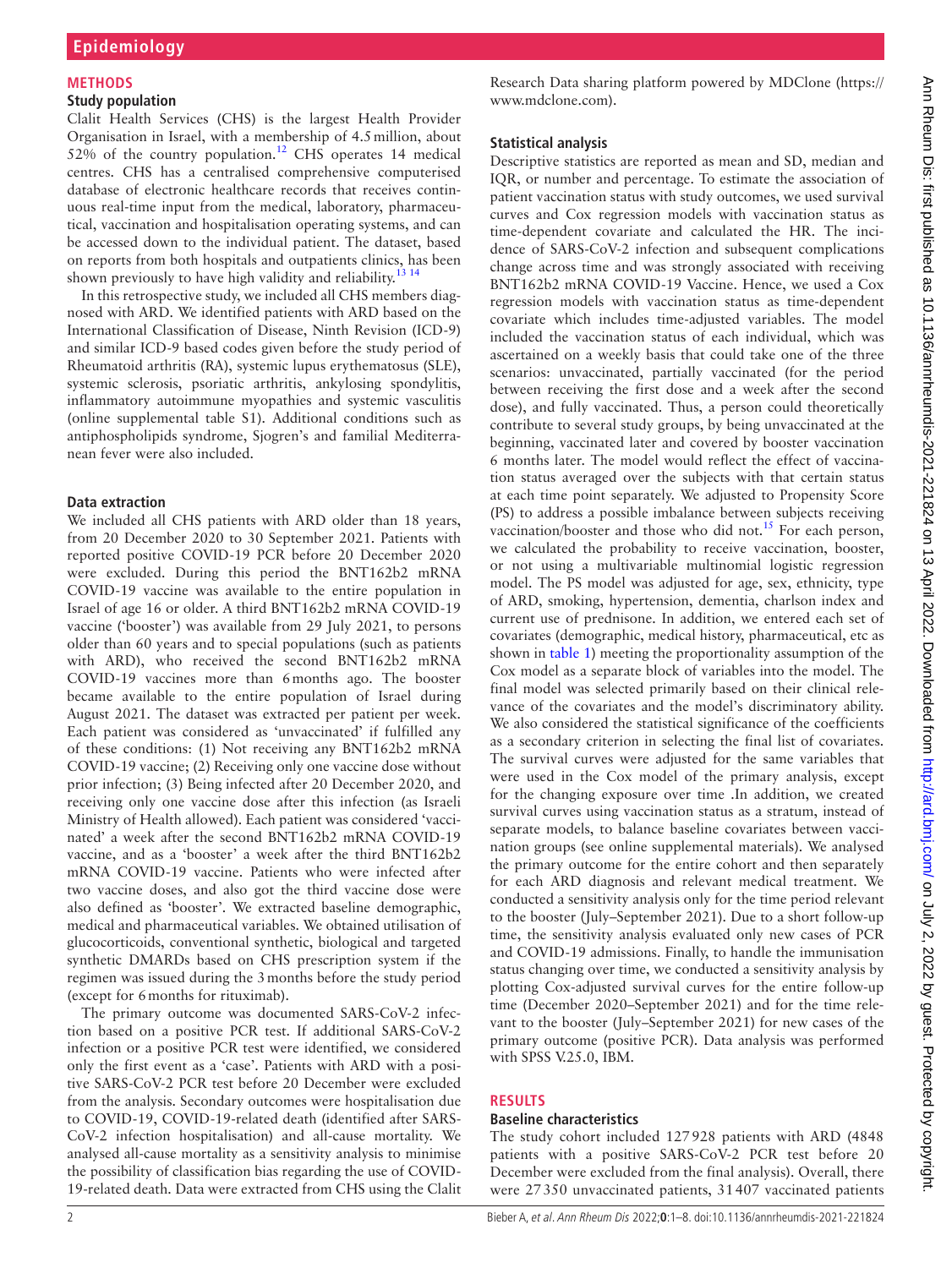<span id="page-2-0"></span>

| Demographic and clinical characteristics of vaccinated, unvaccinated and booster persons at baseline<br>Table 1 |                        |                      |                                  |         |  |  |  |
|-----------------------------------------------------------------------------------------------------------------|------------------------|----------------------|----------------------------------|---------|--|--|--|
|                                                                                                                 | Unvaccinated (n=27350) | Vaccinated (n=31407) | Vaccinated and booster (n=69171) | P value |  |  |  |
| Females (n,%)                                                                                                   | 18163 (66.4)           | 20 868 (66.4)        | 45 435 (65.7)                    | 0.020   |  |  |  |
| Age (mean, $\pm$ SD)                                                                                            | 55.3 (19.0)            | 51.6 (18.5)          | 65.1 (15.7)                      | < 0.001 |  |  |  |
| Jewish (n,%)                                                                                                    | 12 137 (75.0)          | 16 133 (71.4)        | 46 739 (92.3)                    | < 0.001 |  |  |  |
| Smoking (n,%)-never                                                                                             | 20921 (76.5)           | 21 214 (67.5)        | 45 971 (66.5)                    | < 0.001 |  |  |  |
| Past                                                                                                            | 2772 (10.1)            | 4542 (14.5)          | 14750 (21.3)                     |         |  |  |  |
| Current                                                                                                         | 3657 (13.4)            | 5651 (18.0)          | 8450 (12.2)                      |         |  |  |  |
| ARD diagnosis (n,%)                                                                                             |                        |                      |                                  |         |  |  |  |
| <b>Rheumatoid arthritis</b>                                                                                     | 7615 (27.9)            | 7467 (23.8)          | 16491 (23.8)                     | < 0.001 |  |  |  |
| Systemic lupus erythematosus                                                                                    | 1063(3.9)              | 695(2.2)             | 1050(1.5)                        | < 0.001 |  |  |  |
| Spondyloarthritis                                                                                               | 6709 (24.5)            | 8685 (27.7)          | 15 868 (22.9)                    | < 0.001 |  |  |  |
| Scleroderma                                                                                                     | 876(3.2)               | 1086(3.5)            | 2181(3.2)                        | 0.04    |  |  |  |
| <b>Myositis</b>                                                                                                 | 423 (1.5)              | 528 (1.7)            | 929 (1.3)                        | < 0.001 |  |  |  |
| Systemic vasculitis                                                                                             | 5526 (20.2)            | 6384 (20.3)          | 17357 (25.1)                     | < 0.001 |  |  |  |
| Other                                                                                                           | 5128 (18.8)            | 6562 (20.9)          | 15295 (22.1)                     | < 0.001 |  |  |  |
| Medical history (n,%)                                                                                           |                        |                      |                                  |         |  |  |  |
| Heart failure                                                                                                   | 1792 (6.6)             | 1815 (5.8)           | 5132 (7.4)                       | < 0.001 |  |  |  |
| Myocardial infarction                                                                                           | 1329 (4.9)             | 1378 (4.4)           | 4703 (6.8)                       | < 0.001 |  |  |  |
| Hypertension                                                                                                    | 6330 (23.1)            | 6574 (20.9)          | 23 182 (33.5)                    | < 0.001 |  |  |  |
| <b>Diabetes</b>                                                                                                 | 4038 (14.8)            | 4522 (14.4)          | 14646 (21.2)                     | < 0.001 |  |  |  |
| Obesity (BMI $>$ 30 kg/m <sup>2</sup> )                                                                         | 7764 (28.4)            | 11 208 (35.7)        | 27717 (40.1)                     | < 0.001 |  |  |  |
| COPD                                                                                                            | 1234(4.5)              | 1394 (4.4)           | 4484 (6.5)                       | < 0.001 |  |  |  |
| Asthma                                                                                                          | 3298 (12.1)            | 4751 (15.1)          | 10919 (15.8)                     | < 0.001 |  |  |  |
| Other lung disease                                                                                              | 901(3.3)               | 1152(3.7)            | 3360 (4.9)                       | < 0.001 |  |  |  |
| CVA or TIA                                                                                                      | 3198 (11.7)            | 3777 (12.0)          | 12 480 (18.0)                    | < 0.001 |  |  |  |
| Malignancy                                                                                                      | 2070 (7.6)             | 2663(8.5)            | 10040 (14.5)                     | < 0.001 |  |  |  |
| Chronic kidney disease                                                                                          | 1270 (4.6)             | 1229 (3.9)           | 3807 (5.5)                       | < 0.001 |  |  |  |
| Charlson comorbidity Index (median, IQR)                                                                        | $2.0(1.0-5.0)$         | $2.0(1.0-4.0)$       | $4.0(3.0-6.0)$                   | < 0.001 |  |  |  |
| Charlson Comorbidity Index (mean, $\pm$ SD)                                                                     | 3.4(2.8)               | 3.2(2.8)             | 4.6(2.8)                         | < 0.001 |  |  |  |
| Medical therapy (n,%)                                                                                           |                        |                      |                                  |         |  |  |  |
| Prednisone <5 mg/day                                                                                            | 108(0.4)               | 236 (0.8)            | 1055 (1.5)                       | < 0.001 |  |  |  |
| 5-20 mg/day                                                                                                     | 1224 (4.5)             | 2208 (7.0)           | 4976 (7.2)                       |         |  |  |  |
| >20 mg/day                                                                                                      | 816(3.0)               | 1729 (5.5)           | 2885 (4.2)                       |         |  |  |  |
| Methotrexate                                                                                                    | 218(0.8)               | 1899 (6.0)           | 4674 (6.8)                       | < 0.001 |  |  |  |
| csDMARDs                                                                                                        | 1102 (4.0)             | 3329 (10.6)          | 7384 (10.7)                      | < 0.001 |  |  |  |
| Colchicine                                                                                                      | 157(0.6)               | 1517 (4.8)           | 2810 (4.1)                       | < 0.001 |  |  |  |
| Azathioprine                                                                                                    | 285 (1.0)              | 698 (2.2)            | 997 (1.4)                        | < 0.001 |  |  |  |
| Mycophenolate mofetil                                                                                           | 104 (0.4               | 159(0.5)             | 298 (0.4)                        | 0.063   |  |  |  |
| TNF alpha blockers                                                                                              | 775 (2.8)              | 2140 (6.8)           | 3529 (5.1)                       | < 0.001 |  |  |  |
| IL-6 inhibitors                                                                                                 | 99 (0.4)               | 219(0.7)             | 636 (0.9)                        | < 0.001 |  |  |  |
| IL-17 inhibitors                                                                                                | 80(0.3)                | 196(0.6)             | 454 (0.7)                        | < 0.001 |  |  |  |
| IL 12/23 inhibitors                                                                                             | 85(0.3)                | 285 (0.9)            | 448 (0.6)                        | < 0.001 |  |  |  |
| Abatacept                                                                                                       | 21(0.1)                | 62(0.2)              | 156(0.2)                         | < 0.001 |  |  |  |
| Rituximab                                                                                                       | 117(0.4)               | 273(0.9)             | 431 (0.6)                        | < 0.001 |  |  |  |
| JAK                                                                                                             | 127(0.5)               | 316 (1.0)            | 676 (1.0)                        | < 0.001 |  |  |  |
| Calcineurin inhibitors                                                                                          | 93(0.3)                | 186(0.6)             | 556 (0.8)                        | < 0.001 |  |  |  |
| Outcomes*                                                                                                       |                        |                      |                                  |         |  |  |  |
| Positive SARS-CoV-2 PCR                                                                                         | 4202 (15.4)            | 3498 (11.1)          | 770(1.1)                         | < 0.001 |  |  |  |
| COVID-19 hospitalisations                                                                                       | 277(1.0)               | 138(0.4)             | 45(0.1)                          | < 0.001 |  |  |  |
| COVID-19-related mortality                                                                                      | 204(0.7)               | 32(0.1)              | 0(0.0)                           | < 0.001 |  |  |  |
| All-cause mortality                                                                                             | 1026 (3.8)             | 608 (1.9)            | 0(0.0)                           | < 0.001 |  |  |  |
|                                                                                                                 |                        |                      |                                  |         |  |  |  |

\*Outcome masseurs collected at end of follow-up.

ARD, autoimmune rheumatic diseases; BMI, body mass index; COPD, chronic obstructive pulmonary disease; csDMARDs, conventional synthetic disease-modifying antirheumatic drugs; CVA, cerebro vascular accident; IL, interleukin; JAK, Janus kinase; TIA, transient ischaemic attack.

and 69171 patients who received also a third booster dose. We identified 8470 (6.6%) patients with a positive SARS-CoV-2 PCR test during the study period, of whom 4202 (15.4%) were unvaccinated, 3498 (11.1%) were vaccinated and 770

(1.1%) were vaccinated and also received booster. The median follow-up time after receiving vaccination was 33.0 weeks (IQR 30.0–35.0) for the vaccination group and 5.0 weeks (IQR 2.0–7.0) for the booster group. The unvaccinated group had a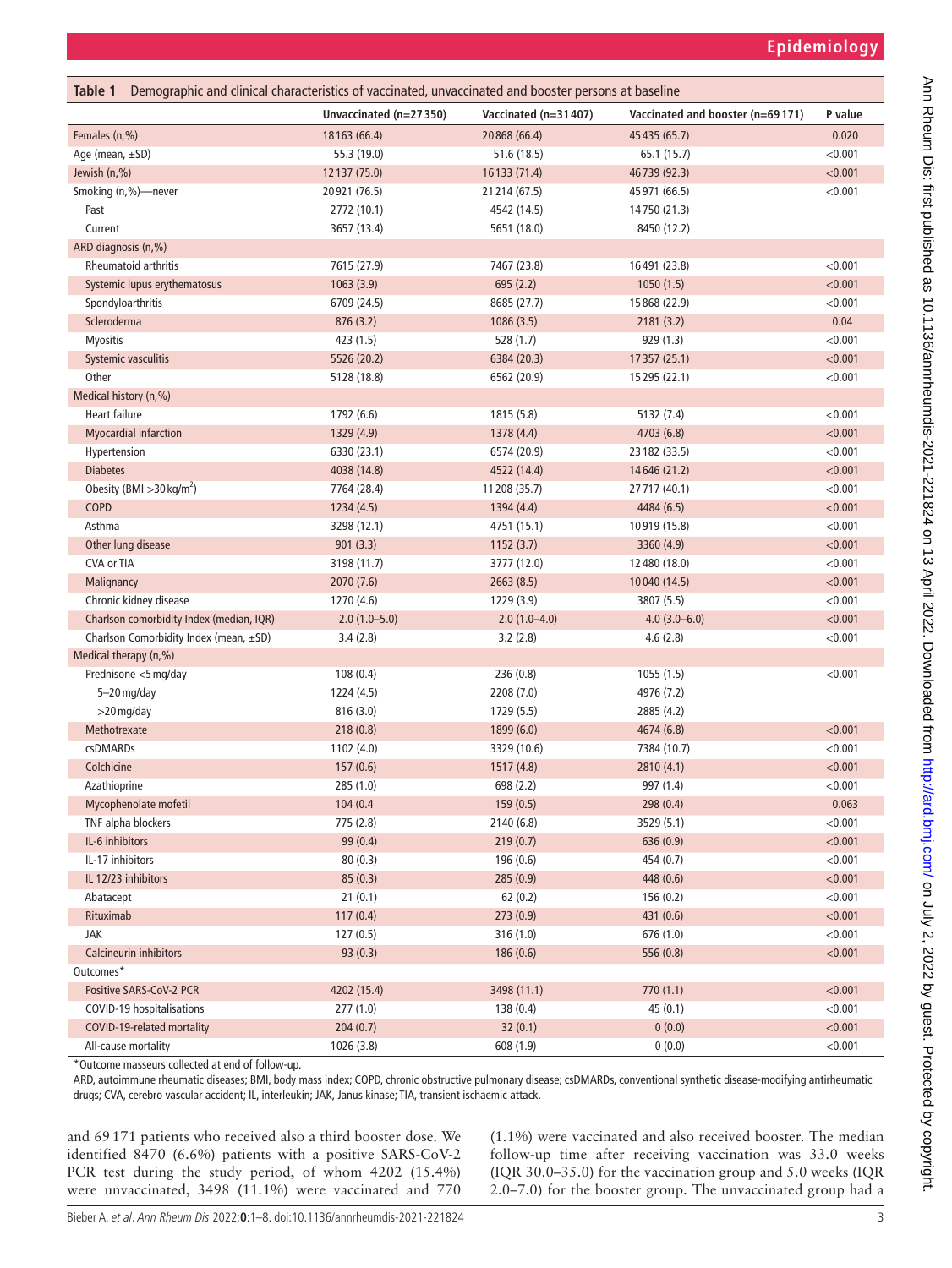median follow-up of 45.0 weeks (IQR 45.0–45.0), during the overall study period

[Table](#page-2-0) 1 presents the baseline characteristics of the patients according to vaccination groups. Compared with the unvaccinated and the vaccinated groups, the booster group was older (55.3 and 51.6 vs  $65.1$  respectively,  $p < 0.001$ ), with a higher rate of Jewish (75.0% and 71.4% vs 92.3%, respectively, p<0.001), and with a lower rate of current smokers (13.4% and  $18.0\%$  vs  $12.2\%$ , respectively,  $p<0.001$ ). While RA and SLE were more common among the unvaccinated group, SPA was more common in the vaccinated group and systemic vasculitis was more common in the booster group ( $p < 0.001$  for all). The booster group had a significantly higher rate of almost every comorbidity and subsequently higher median Charlson's Comorbidity Index score compared with the unvaccinated and the vaccinated groups  $(4.0 \text{ vs } 2.0 \text{ and } 2.0 \text{ respectively, } p < 0.001)$ . In addition, the unvaccinated group showed a significantly lower usage rate of almost every relevant medical therapy relevant to patients with ARD.

#### **SARS-CoV-2 status**

The baseline characteristics of patients according to their SARS-CoV-2 PCR status are presented in [table](#page-3-0) 2. The positive SARS-CoV-2 patients were younger  $(54.2 \text{ vs } 60.1, \text{ p} < 0.001)$ , non-Jewish (77.7% vs 84.3%, p<0.001) while less current smokers (14.0% vs 11.7%, p<0.001). SPA was more common among the positive SARS-CoV-2 patients (26.0% vs 24.3%, p<0.001) and systemic vasculitis was less common (21.3% vs 23.0%,  $p < 0.001$ ). Obesity and asthma were the only comorbidities more common among the positive SARS-CoV-2 patients  $(40.2\% \text{ vs } 36.2\%, \text{ p} < 0.001 \text{ and } 15.8\% \text{ vs } 14.8\%, \text{ p} = 0.01).$ 

The positive SARS-CoV-2 patients showed higher usage rate of high dose prednisone (eg, for >20mg/day 5.4% vs 4.2%, p<0.001 for the entire comparison), TNF alpha inhibitors (6.9% vs 4.9%, p=0.001), rituximab (1% vs 0.6%, p<0.001) and

Calcineurin inhibitors (0.7% vs 0.6%). The negative SARS-CoV-2 patients showed higher usage rate of Methotrexate  $(5.3\% \text{ vs } 4.9\%, \text{ p}=0.12)$ , low dose prednisone (less than  $5 \text{ mg}/$ ) day, 1.1% vs 0.8%) and conventional synthetic DMARDs (9.2%  $vs9.8\%, p=0.04$ ).

## **Time-dependent analysis**

Survival curves of SARS-CoV-2 infection, COVID-19 hospitalisation, COVID-19-related mortality and all-cause mortality are shown in [figure](#page-4-0) 1. Patients who received the booster dose showed the best outcomes. Compared with the unvaccinated group, The HR for SARS-CoV-2 infection among the vaccinated group was 0.652 (95% CI 0.623 to 0.682) and among the booster groups was 0.064 (95% CI 0.060 to 0.070) (p<0.001). The HR for COVID-19 hospitalisation among vaccinated group was 0.456 (95% CI 0.371 to 0.560) and among the booster group was 0.050 (95% CI 0.036 to 0.069) (p<0.001). The HR for COVID-19 related mortality and all-cause mortality among the vaccinated group was 0.142 (95% CI 0.097 to 0.206, p<0.001) and 0.523 (95% CI 0.473 to 0.579, p<0.001), respectively. There were no COVID-19-related mortality and all-cause mortality among the booster group ([table](#page-2-0) 1).

Cox regression models with vaccination status as timedependent covariate for the entire cohort, per ARD subgroups and antirheumatic treatments, are presented in [table](#page-4-1) 3. The HR for SARS-CoV-2 infection is presented compared with the unvaccinated group risk (defined as '1'). The HR for SARS-CoV-2 infection among the vaccination compared with unvaccinated

#### <span id="page-3-0"></span>**Table 2** Baseline demographic and clinical characteristics of positive and negative SARS-CoV-2 PCR**\***

|                                                    | <b>Negative PCR</b><br>(n=119458) | <b>Positive PCR</b><br>$(n=8470)$ | P value |
|----------------------------------------------------|-----------------------------------|-----------------------------------|---------|
| Females (n,%)                                      | 78 881 (66.0)                     | 5585 (65.9)                       | 0.85    |
| Age (mean, $\pm$ SD)                               | 60.1 (18.1)                       | 54.2 (18.1)                       | < 0.001 |
| Jewish (n, %)                                      | 70524 (84.3)                      | 4485 (77.7)                       | < 0.001 |
| Smoking (n, %)—never                               | 82 039 (68.7)                     | 6067 (71.6)                       | < 0.001 |
| Past                                               | 20655 (17.3)                      | 1409 (16.6)                       |         |
| Current                                            | 16764 (14.0)                      | 994 (11.7)                        |         |
| ARD diagnosis (n,%)                                |                                   |                                   |         |
| <b>Rheumatoid arthritis</b>                        | 29571 (24.8)                      | 2002 (23.6)                       | 0.02    |
| Systemic lupus<br>erythematosus                    | 2622 (2.2)                        | 186(2.2)                          | 1.00    |
| Spondyloarthritis                                  | 29 056 (24.3)                     | 2206 (26.0)                       | < 0.001 |
| Scleroderma                                        | 3872 (3.2)                        | 271(3.2)                          | 0.87    |
| <b>Myositis</b>                                    | 1754 (1.5)                        | 126(1.5)                          | 0.89    |
|                                                    | 27 462 (23.0)                     | 1805 (21.3)                       | < 0.001 |
| Systemic vasculitis<br>Other                       | 25 111 (21.0)                     | 1874 (22.1)                       | 0.02    |
|                                                    |                                   |                                   |         |
| Medical history (n,%)<br><b>Heart failure</b>      |                                   |                                   |         |
|                                                    | 8185 (6.9)                        | 554 (6.5)                         | 0.28    |
| Myocardial infarction                              | 7012 (5.9)                        | 398 (4.7)                         | < 0.001 |
| Hypertension                                       | 33 985 (28.4)                     | 2101 (24.8)                       | < 0.001 |
| <b>Diabetes</b>                                    | 21 652 (18.1)                     | 1554 (18.3)                       | 0.61    |
| Obesity ( $BMI > 30$ )                             | 43 283 (36.2)                     | 3406 (40.2)                       | < 0.001 |
| <b>COPD</b>                                        | 6720 (5.6)                        | 392 (4.6)                         | < 0.001 |
| Asthma                                             | 17626 (14.8)                      | 1342 (15.8)                       | 0.01    |
| Other lung disease                                 | 5073 (4.2)                        | 340 (4.0)                         | 0.31    |
| <b>CVA or TIA</b>                                  | 18293 (15.3)                      | 1162 (13.7)                       | < 0.001 |
| Malignancy                                         | 13 985 (11.7)                     | 788 (9.3)                         | < 0.001 |
| Chronic kidney disease                             | 5884 (4.9)                        | 422 (5.0)                         | 0.81    |
| <b>Charlson Comorbidity Index</b><br>(median, IQR) | $3.0(1.0-6.0)$                    | $3.0(1.0 - 5.0)$                  | < 0.001 |
| Charlson comorbidity Index<br>$(mean, \pm SD)$     | 3.5(2.8)                          | 3.6(2.8)                          | < 0.001 |
| Medical therapy (n,%)                              |                                   |                                   |         |
| Prednisone <5 mg/day                               | 1328 (1.1)                        | 71 (0.8)                          | < 0.001 |
| 5-20 mg/day                                        | 7690 (6.4)                        | 718 (8.5)                         |         |
| >20 mg/day                                         | 4974 (4.2)                        | 456 (5.4)                         |         |
| Methotrexate                                       | 6372 (5.3)                        | 419 (4.9)                         | 0.12    |
| csDMARDs                                           | 10981 (9.2)                       | 834 (9.8)                         | 0.04    |
| Colchicine                                         | 4158 (3.5)                        | 326 (3.8)                         | 0.07    |
| Azathioprine                                       | 1806 (1.5)                        | 174(2.1)                          | < 0.001 |
| Mycophenolate mofetil                              | 507(0.4)                          | 54 (0.6)                          | 0.01    |
| TNF alpha blockers                                 | 5863 (4.9)                        | 581 (6.9)                         | < 0.001 |
| IL-6 inhibitors                                    | 888 (0.7)                         | 66 (0.8)                          | 0.71    |
| IL-17 inhibitors                                   | 684 (0.6)                         | 46 (0.5)                          | 0.81    |
| IL 12/23 inhibitors                                | 748 (0.6)                         | 70 (0.8)                          | 0.03    |
| Abatacept                                          | 225 (0.2)                         | 14(0.2)                           | 0.78    |
| Rituximab                                          | 733 (0.6)                         | 88 (1.0)                          | < 0.001 |
| <b>JAK</b> inhibitors                              | 1040 (0.9)                        | 79 (0.9)                          | 0.55    |
| Calcineurin inhibitors                             | 772 (0.6)                         | 63 (0.7)                          | 0.28    |

\*PCR positivity was collected at the end of follow-up.

ARD, autoimmune rheumatic diseases; BMI, body mass index; COPD, chronic obstructive pulmonary disease; csDMARDs, conventional synthetic disease-modifying antirheumatic drugs; CVA, cerebro vascular accident; IL, interleukin; JAK, Janus kinase; TIA, transient ischaemic attack.

group was 0.143 (95% CI 0.095 to 0.214, p<0.001), and among the booster compared with unvaccinated group was 0.017 (95% CI 0.009 to 0.035,  $p<0.001$ ). Similar results were found regardless of the type of ARD group or therapy.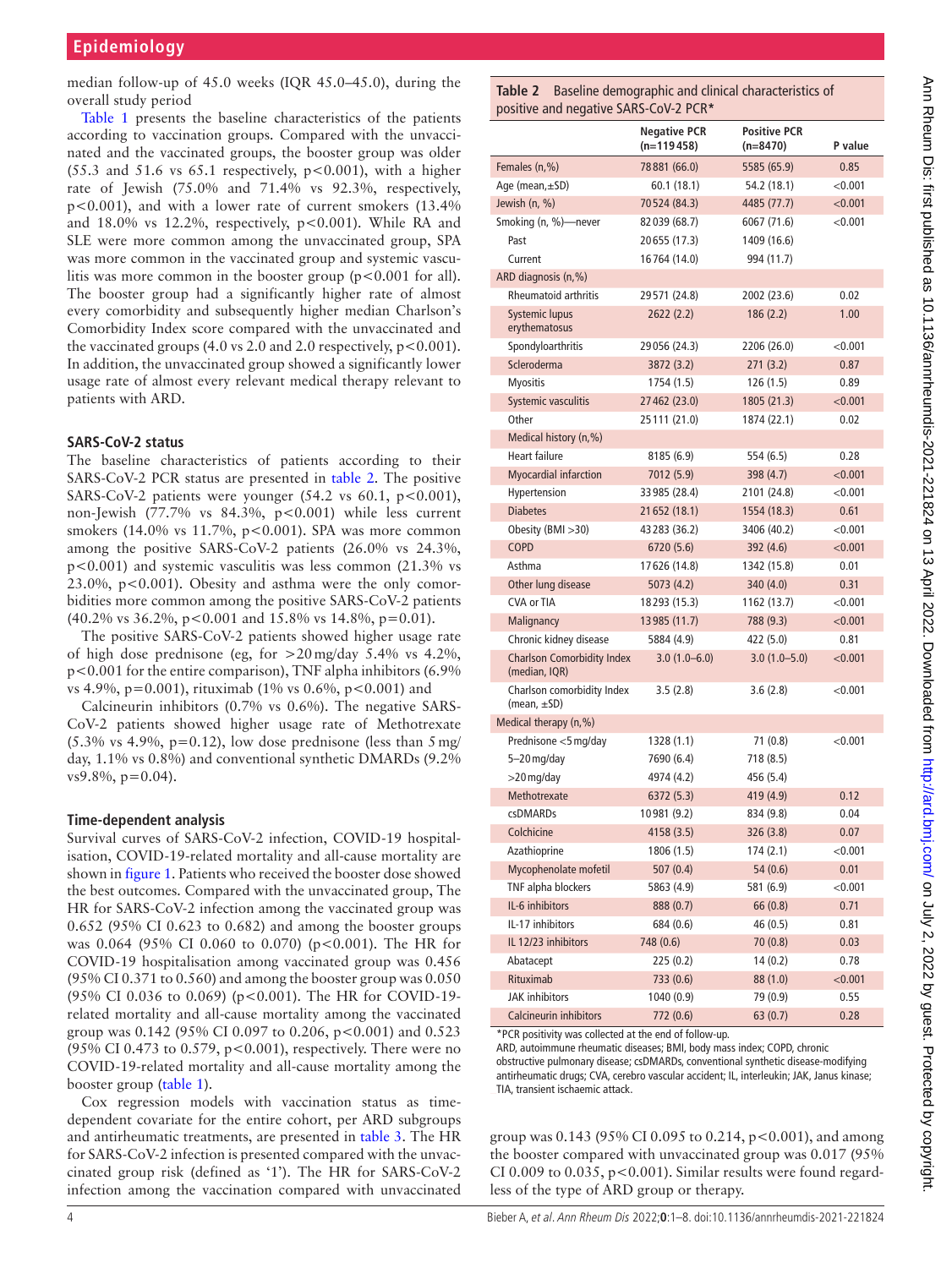

<span id="page-4-0"></span>**Figure 1** Multivariate adjusted survival curves of study outcomes from the initiation of the BNT162b2 mRNA Covid-19 vaccine: (A) Positive COVID-19 test. (B) COVID-19 related hospitalisation. (C) COVID-19 related mortality. (D) All-cause mortality. X axis – Week 0 first day is 27th of December 2020.

[Figure](#page-4-0) 1 in the [online supplemental material](https://dx.doi.org/10.1136/annrheumdis-2021-221824) shows the results of a sensitivity analysis addressing the problem of immunisation status changing over time. Two survival plots: the first is for unvaccinated and vaccinated patients (regardless of

booster) during the entire follow-up period (December 2020 to September 2021) and the second is for the three vaccinated groups following 31 July. The follow-up is also shifted by 1week after the first vaccination took place. Both plots were

<span id="page-4-1"></span>

| Time-dependent Cox multivariate regression for COVID-19 positive PCR risk, in subgroups of comorbidity at baseline<br>Table 3 |                                 |                        |                          |  |  |
|-------------------------------------------------------------------------------------------------------------------------------|---------------------------------|------------------------|--------------------------|--|--|
|                                                                                                                               | <b>Unvaccinated (reference)</b> | Vaccinated HR (95% CI) | Booster HR (95% CI)      |  |  |
| All-cohort*                                                                                                                   | 1.00                            | 0.143 (0.095 to 0.214) | 0.017 (0.009 to 0.035)   |  |  |
| Rheumatoid arthritis*                                                                                                         | 1.00                            | 0.133 (0.059 to 0.297) | 0.024 (0.007 to 0.086)   |  |  |
| Systemic lupus erythematosus*t                                                                                                | 1.00                            | 0.089 (0.037 to 0.216) | 0.007 (0.002 to 0.020)   |  |  |
| Spondyloarthritis                                                                                                             | 1.00                            | 0.051 (0.015 to 0.170) | 0.003 (0.001 to 0.020)   |  |  |
| Scleroderma*                                                                                                                  | 1.00                            | 0.340 (0.070 to 1.662) | 0.028 (0.001 to 0.552)   |  |  |
| Myositis*                                                                                                                     | 1.00                            | 0.014 (0.001 to 1.245) | 0.001 (0.001 to 1.469)   |  |  |
| Systemic vasculitis*                                                                                                          | 1.00                            | 0.185 (0.091 to 0.376) | 0.023 (0.006 to 0.094)   |  |  |
| Other*                                                                                                                        | 1.00                            | 0.040 (0.011 to 0.150) | $0.004$ (0.001 to 0.025) |  |  |
| Prednisone*<5 mg/day                                                                                                          | 1.00                            | 0.143 (0.033 to 0.629) | 0.005 (0.001 to 0.145)   |  |  |
| $5 - 20$ mg/day                                                                                                               | 1.00                            | 0.149 (0.084 to 0.266) | 0.015 (0.006 to 0.043)   |  |  |
| $>$ 20 mg/day                                                                                                                 | 1.00                            | 0.118 (0.047 to 0.299) | 0.016 (0.004 to 0.063)   |  |  |
| Methotrexate*                                                                                                                 | 1.00                            | 0.126 (0.053 to 0.298) | 0.018 (0.004 to 0.076)   |  |  |
| CsDMARDs*                                                                                                                     | 1.00                            | 0.136 (0.068 to 0.272) | 0.018 (0.006 to 0.059)   |  |  |
| Colchicine*                                                                                                                   | 1.00                            | 0.009 (0.001 to 0.168) | 0.002 (0.001 to 0.078)   |  |  |
| Azathioprine‡†                                                                                                                | 1.00                            | 0.092 (0.051 to 0.166) | $0.013$ (0.006 to 0.027) |  |  |
| Mycophenolate mofetil‡†                                                                                                       | 1.00                            | 0.155 (0.058 to 0.413) | 0.020 (0.006 to 0.072)   |  |  |
| TNF alpha blockers*                                                                                                           | 1.00                            | 0.193 (0.029 to 1.273) | 0.036 (0.004 to 0.341)   |  |  |
| IL-6 inhibitors#t                                                                                                             | 1.00                            | 0.100 (0.034 to 0.291) | $0.003$ (0.001 to 0.012) |  |  |
| IL-17 inhibitors#1                                                                                                            | 1.00                            | 0.062 (0.018 to 0.216) | 0.001 (0.000 to 0.009)   |  |  |
| IL 12/23 inhibitors#1                                                                                                         | 1.00                            | 0.149 (0.059 to 0.379) | 0.004 (0.001 to 0.017)   |  |  |
| Rituximab‡†                                                                                                                   | 1.00                            | 0.055 (0.021 to 0.144) | $0.016(0.005 - *0.046)$  |  |  |
| JAK inhibitors‡                                                                                                               | 1.00                            | 0.013 (0.001 to 0.262) | 0.001 (0.000 to 0.066)   |  |  |
| Calcineurin inhibitors‡                                                                                                       | 1.00                            | 0.050 (0.017 to 0.145) | 0.004 (0.001 to 0.015)   |  |  |

Unvaccinated are reference group, ratio are given for vaccinated and booster dose completion.

\*Adjusted for age, sex, smoking, obesity, hypertension, chronic obstructive pulmonary disease, Charlson's Comorbidity Index and propensity score.

†Due to convergence issues model was not adjusted for propensity score.

‡Adjusted for age, sex, Charlson's Comorbidity Index and propensity score.

CsDMARDs, conventional synthetic Disease-modifying antirheumatic drugs; IL, interleukin; JAK, Janus kinase; N/A, not available.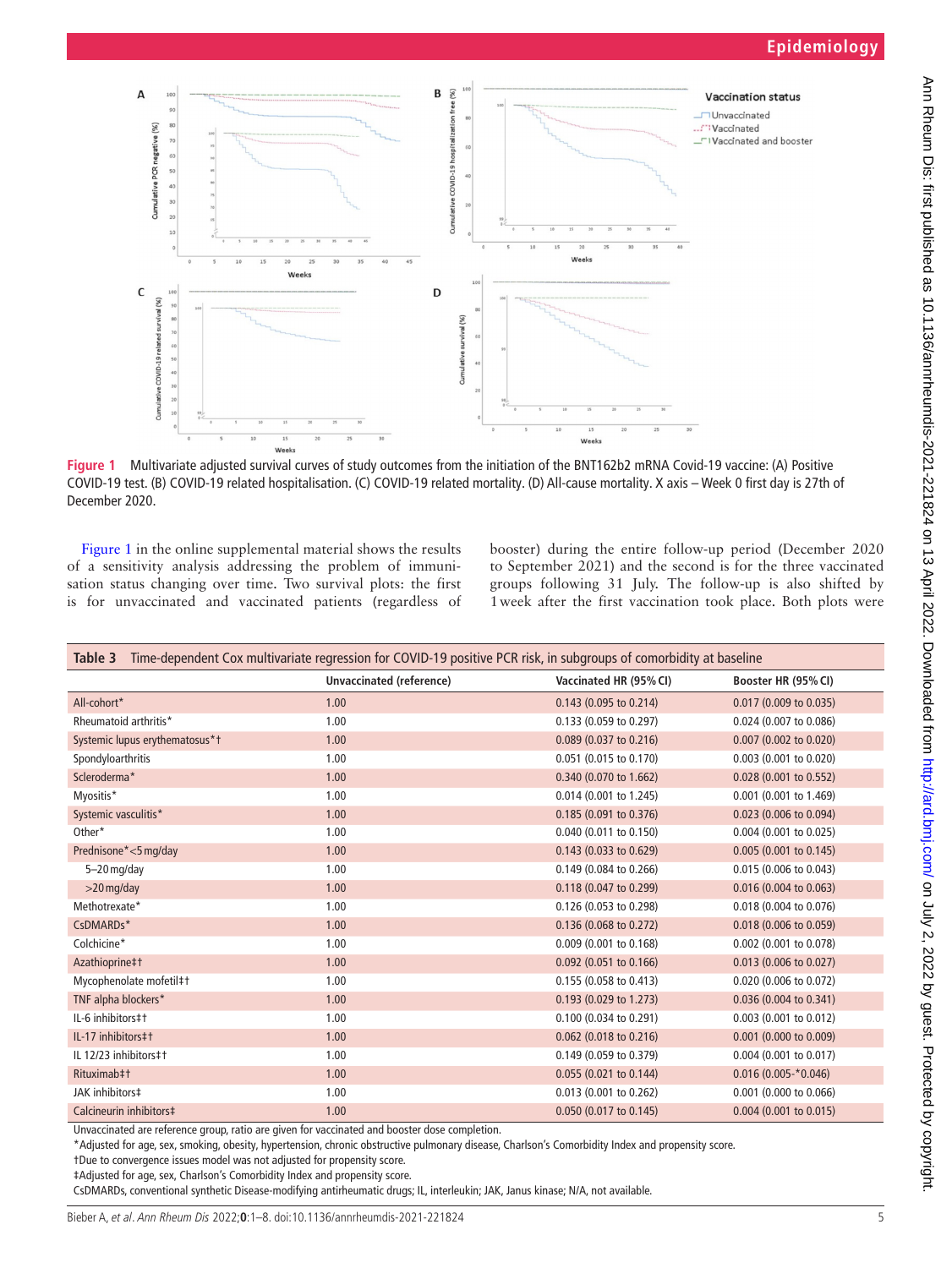adjusted for the same variables as in the original analysis. The first survival plot shows that the vaccinated group had a lower risk for positive PCR during the entire study period (HR 0.675, 95%CI 0.642 to 0.711). The second survival plot shows that compared with the unvaccinated group the booster group had a lower risk for positive PCR (HR 0.436, 95%CI 0.374 to 0.508). The vaccinated group appeared to be at higher risk for positive PCR, although this difference was not statistically significant (HR 1.297, 95%CI 0.979 to 1.719).

## **DISCUSSION**

This study demonstrated the association between important COVID-19-related outcomes and the BNT162b2 mRNA COVID-19 vaccine and booster dose, in patients with ARD. The BNT162b2 mRNA COVID-19 vaccine was found to be associated with a substantially lower rate of PCR positive proven COVID-19 infections, in addition to a lower rate of hospitalisations in COVID-19 units, COVID-19-related mortality and all-cause mortality.

We acknowledged that patients with ARD who chose to receive vaccination or booster might be different from those who did not. Our analysis could not be fully controlled for all aspects related to the protective effect of the vaccination. Yet, to minimise the possibility that our results may be confounded, we used PS in the primary outcome analysis. The positive association of vaccination and booster with the primary outcome remained significant in a PS adjusted model as well.

Several issues should be discussed following these results. Patients with ARDs and additional comorbidities tended to be more vaccinated, both in the booster dose and the first two vaccines ([table](#page-2-0) 1). This reflects truly the tendency of patients with comorbidities to be vaccinated in order to be protected from COVID-19. Patients with RA were slightly more common among the unvaccinated group. It might be postulated that since RA is a disease with a higher prevalence in lower socioeconomic class, a higher smoking rate and less health-promoting behaviour, non-vaccination is a reflection of this kind of behaviour.<sup>16 17</sup> The American College of Rheumatology guidelines for vaccinating patients with ARD noted that patients with SLE are at a higher risk for severe COVID-19 outcomes and recommended vaccinating ARD including patients with SLE.<sup>18</sup> Nevertheless, our cohort showed a higher percentage of patients with SLE among non-vaccinated patients compared with the percentage receiving booster doses. Felten *et al* reported that patients with ARD do not perceive themselves as being at higher risk and that vacci-nation willingness was mainly influenced by their specialist.<sup>[19](#page-7-9)</sup> This notion highlights the role played by the treating physicians, and the rheumatologists for promoting vaccination among this population.

A greater proportion of patients receiving antirheumatic drugs ([table](#page-2-0) 1) received a booster dose, compared with non-vaccinated or two-dose vaccinated patients with ARD. In addition, we demonstrated a higher rate of PCR-negative patients with ARD suffering from hypertension, past myocardial infarction, chronic obstructive pulmonary disease, malignancies, stroke or transient ischaemic attack compared with PCR-positive patients with ARD at baseline [\(table](#page-3-0) 2). These two observations might reflect better health-promoting behaviour and/or better compliance for treatment in treated patients with ARD. Glintborg *et al* reported a higher medication compliance, increased fear and anxiety, and more self-isolation among  $>12000$  patients with ARD since the COVID-19 pandemic started.<sup>[20](#page-7-10)</sup>

Studies addressing vaccination efficacy, revealed a lower immune response (measured by neutralising IgG) among patients with autoimmune disease, and patients receiving immunosuppression.<sup>6 21</sup> Some researchers suggested that vaccination response was explained by the comorbidity itself rather than by the immunosuppressant therapy given.<sup>[22](#page-7-11)</sup> Lower antibody response was observed in both treated and untreated autoimmune diseases regardless of the treatment type. Most of other researchers searched for a correlation between immunosuppressants and immunogenicity. Rituximab is currently the most reported immunosuppressant to impair vaccine immune response.<sup>[23](#page-7-12)</sup> Other studies reported lesser seroconversion among patients with ARD treated with mycophenolate mofetil (MMF), methotrexate and JAK-inhibitors, all tested after two doses vaccination regimen.[8 24](#page-7-0) T-cell-mediated vaccination response in patients with ARD was also investigated, assuming that the humoral response does not show the whole vaccination immune response picture. Specific anti COVID-19 T cell response was observed in 58% of vaccinated rituximab treated patients both in positive or negative reconversion groups. $^{25}$  $^{25}$  $^{25}$  Our study presents data regarding different antirheumatic drugs, reported to be purchased by patients no more than 3months before inclusion period. However, lower HRs for COVID-19 positive PCR in the vaccinated and booster group compared with non-vaccinated patients, regardless of the drug purchased suggests that immunosuppressants are just one variable which cannot by itself explain the whole picture. Additionally, this observation, might reflect not only the vaccine effect, but also proper behaviour of vaccinated patients. Further specific data are needed to deduct the specific contribution of the vaccination and booster to hazard risk reduction and the negative effect of antirheumatic treatments. Clinical outcomes were generally excellent for the BNT162b2 mRNA COVID-19 vaccine and boosted groups. An Israeli nationwide study of almost 600 thousands persons showed the efficacy of two doses vaccine on several clinical outcomes, that is—symptomatic COVID-19, hospitalisations, severe disease and death.<sup>[26](#page-7-14)</sup> A following article about the booster dose a reporting information from more than 1.1 million Israelis persons aged more than 60 years, reported significantly less severe COVID-19 disease among persons receiving the booster.<sup>[27](#page-7-15)</sup> Recently, Barda *et al* reported fewer hospitalisations, less severe COVID-19 disease and fewer COVID-19-related deaths among third dose vaccinated persons excluding immunocompromised patients.[28](#page-7-16) To the best of our knowledge, our study this is the first study to report on BNT162b2 mRNA vaccine and booster and and COVID-19 associated clinical outcomes among patients with ARD in a real-world setting. The reported outcomes align with the mentioned data of the second and booster vaccination efficacy. Altogether, the heterogeneity of our cohort and possible un-controlled relations between variables, impede us from deducing causality effect. Connolly *et al* presented case series data of 18 patients with ARD. After receiving the third vaccine dose (mRNA-1273or BNT162b2), seroconversion was found in 80% of patient with negative or low antibody titre after the second dose.<sup>[29](#page-7-17)</sup> The two patients with no humoral response after the third dose were treated with anti-CD-20 and MMF. Another small series of 17 patients with RA who remained seronegative after the second vaccine dose was offered to receive a third booster dose. Two weeks after the booster, antibodies above threshold were detected in 15 of those patients. Prednisone >5mg/day was associated with a lower antibody titre, while temporary discontinuation of DMARDs was suggested to contribute to better immune response.<sup>[30](#page-7-18)</sup> A recent study by Simon *et al* demonstrated the efficacy of booster dose for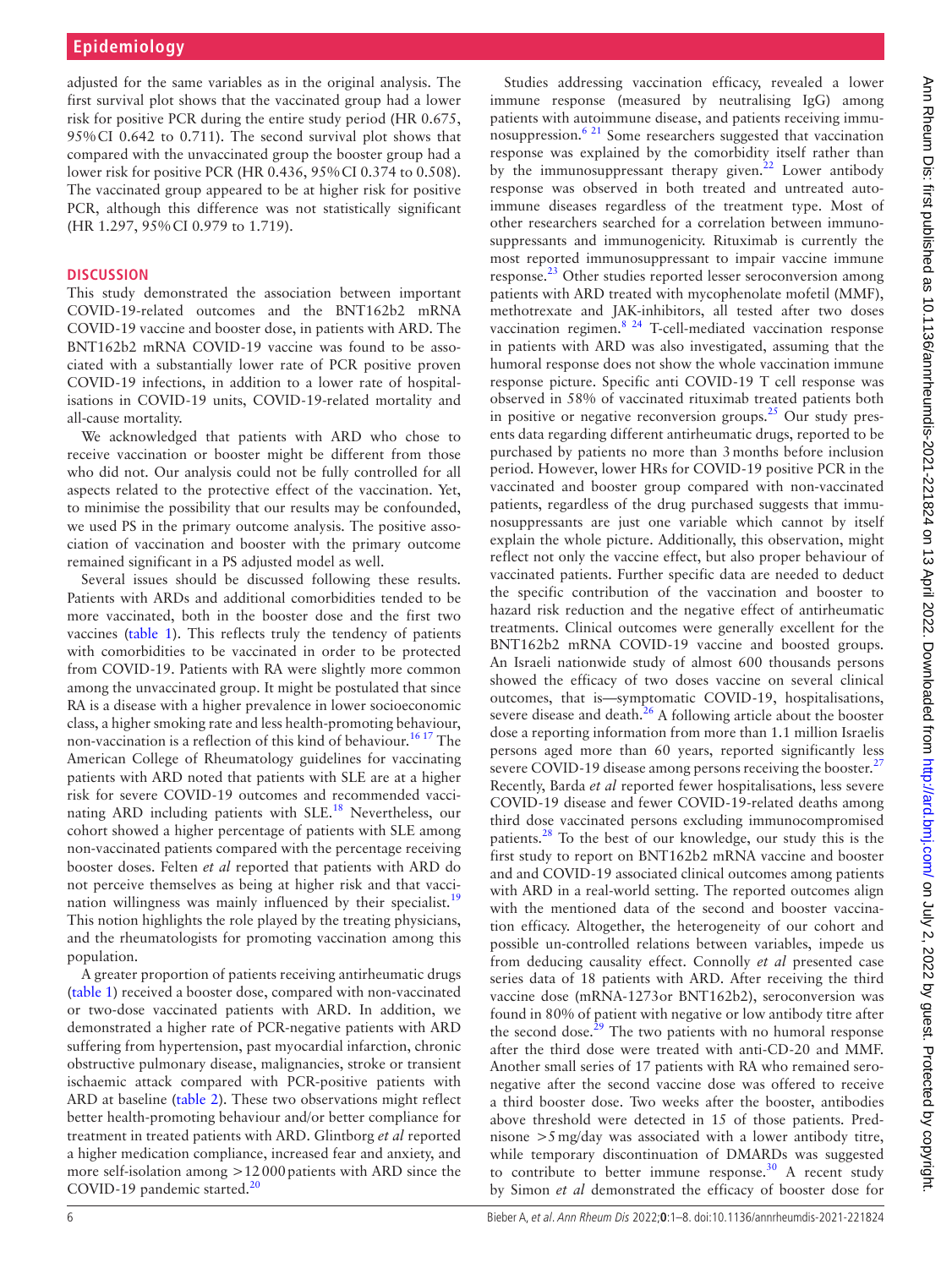non-responders patients with ARD, showing seroconversion or neutralising antibodies after booster in half of those patients.<sup>[31](#page-7-19)</sup> Time since immunisation plays an important role in vaccination effectiveness due to the waning effect of the BNT162b2 mRNA -vaccine a few months after the second dose, implying that reports from longer follow-ups are needed. $32$  After sensitivity analysis measuring outcomes from the first day of vaccination per patient (see [online supplemental figure 1A](https://dx.doi.org/10.1136/annrheumdis-2021-221824)), the differences between groups regarding SARS-CoV-2 infection seem smaller (HR 0.675 after sensitivity analysis vs 0.652 before). Measuring from the end of July 2021, compared with the unvaccinated group, the vaccinated group had increased numeric risk for SARS-CoV-2 infection, while decreased risk for COVID-19 hospitalisation. Booster group had lower risk for both outcomes (see [online supplemental figure 1B\)](https://dx.doi.org/10.1136/annrheumdis-2021-221824).The most logical explanation for this phenomenon would be the dramatic change in the national policy towards the vaccinated populations that were allowed to visit public places, loosening the atmosphere in the general population in Israel, coupled with the summer vacations. More opportunities of exposure might have resulted in more infections.

Our study has some important limitations to take into consideration. This is a retrospective nationwide study which relies on medical data gathered from electronic medical records of patients with ARD. Due to security and privacy reasons, we could not validate the ICD-9 codes of this cohort. The prevalence of the majority of rheumatic diseases is higher in this cohort compared with Israeli and non-Israeli cohorts that were previously published.<sup>33-38</sup> The ARD population is heterogeneous in its demographics, rheumatic diseases feature and given treatments. Moreover, electronic computer medical records are almost always incomplete, hence some of the possible confounders may not be fully addressed in the multivariable analysis. Nevertheless, the data size consistency of the results, and valid outcomes such as PCR positivity, hospitalisations rate and mortality are reassuring about the effect of the vaccination. Another limitation is the relatively low number of patients who purchased immunemodulatory medications. This may be accounted for patients with non-active or past rheumatic diagnoses. Yet, the significantly lower HR for SARS-CoV-2 infection among the vaccinated and booster groups as compared with the unvaccinated group for those who did purchase antirheumatic medications, is an important finding considering immunogenicity issues in those patients (see [table](#page-4-1) 3). Although statistically significant, our results are not adjusted to multiple testing, hence, the associations between each variable tested should be taken cautiously and in a larger context. Another limitation is that all-cause mortality might be influenced by death caused after non-reported or non-PCR tested COVID-19 infection. Also, it might be that late deadly sequelae of COVID-19 infection were not reported as COVID-19-related death. The follow-up period of the booster dose ended on 30 September, which may be too short to evaluate the booster effect. Also during the beginning of 2021, patients from the booster group, not yet boostered, were found PCR positive for COVID-19 after the second vaccine dose and got the booster dose 5–6 months later altogether (180 patients, data not shown). This observation is probably due to the Israeli Ministry of Health desk guidelines which recommended a booster dose 5–6 months after resolution from COVID-19 infection.

Due to the retrospective nature of this study, causality regarding the effectiveness of vaccination and booster among patients with ARD (especially regarding the effect of antirheumatic drugs) cannot be deducted. Yet, our results indicate better clinical outcomes in booster vaccinated patients with ARD in

Notwithstanding these limitations, this is the first study that reports clinical outcomes of patients with ARD after the booster vaccine dose. This is also one of the few studies reporting clinical outcomes of vaccination and non-vaccination in patients with ARD in a real-world setting. Both the two doses of BNT162b2 mRNA COVID-19 vaccine and the booster appear to be associated with better prevention of SARS-CoV-2 infection among patients with ARD.

**Acknowledgements** We would like to acknowledge Mr. Omri Porat, and the 'Clalit Health Services Research Room Team' for their technical support.

**Contributors** AB and IS designed the study, wrote the manuscript draft and coordinate all authors and reviewers comments IS, LN and RA contributed to the Statistical and epidemiological analysis. SB, SA and IN contributed to data extraction and modulation. MA-S and RM supervised and guided the project process. AB and IS are responsible for the overall content as guarantors.

**Funding** The authors have not declared a specific grant for this research from any funding agency in the public, commercial or not-for-profit sectors.

**Competing interests** None declared.

Patient and public involvement Patients and/or the public were not involved in the design, or conduct, or reporting, or dissemination plans of this research.

**Patient consent for publication** Not applicable.

**Ethics approval** The study was approved by the Ethics Committee of Emek Medical Center (EMC 220-20), and further by the Clalit Health Services Research Room Committee.

**Provenance and peer review** Not commissioned; externally peer reviewed.

**Data availability statement** No data are available. Owing to the Clalit Health Services data privacy regulations, the raw data for this study cannot be shared.

**Supplemental material** This content has been supplied by the author(s). It has not been vetted by BMJ Publishing Group Limited (BMJ) and may not have been peer-reviewed. Any opinions or recommendations discussed are solely those of the author(s) and are not endorsed by BMJ. BMJ disclaims all liability and responsibility arising from any reliance placed on the content. Where the content includes any translated material, BMJ does not warrant the accuracy and reliability of the translations (including but not limited to local regulations, clinical guidelines, terminology, drug names and drug dosages), and is not responsible for any error and/or omissions arising from translation and adaptation or otherwise.

This article is made freely available for personal use in accordance with BMJ's website terms and conditions for the duration of the covid-19 pandemic or until otherwise determined by BMJ. You may download and print the article for any lawful, non-commercial purpose (including text and data mining) provided that all copyright notices and trade marks are retained.

#### **ORCID iD**

Amir Bieber <http://orcid.org/0000-0002-0395-4171>

#### **REFERENCES**

- <span id="page-6-0"></span>1 Brito-Zerón P, Sisó-Almirall A, Flores-Chavez A, et al. SARS-CoV-2 infection in patients with systemic autoimmune diseases. [Clin Exp Rheumatol](http://www.ncbi.nlm.nih.gov/pubmed/34001305) 2021;39:676-87.
- 2 Pablos JL, Abasolo L, Alvaro-Gracia JM, et al. Prevalence of hospital PCR-confirmed COVID-19 cases in patients with chronic inflammatory and autoimmune rheumatic diseases. [Ann Rheum Dis](http://dx.doi.org/10.1136/annrheumdis-2020-217763) 2020;79:1170–3.
- 3 Strangfeld A, Schäfer M, Gianfrancesco MA, et al. Factors associated with COVID-19 related death in people with rheumatic diseases: results from the COVID-19 global rheumatology alliance physician-reported registry. [Ann Rheum Dis](http://dx.doi.org/10.1136/annrheumdis-2020-219498) 2021;80:930–42.
- <span id="page-6-1"></span>4 Bechman K, Dey M, Yates M, et al. The COVID-19 vaccine landscape: what a rheumatologist needs to know. [J Rheumatol](http://dx.doi.org/10.3899/jrheum.210106) 2021;48:1201–4.
- <span id="page-6-2"></span>5 Braun-Moscovici Y, Kaplan M, Braun M, et al. Disease activity and humoral response in patients with inflammatory rheumatic diseases after two doses of the Pfizer mRNA vaccine against SARS-CoV-2. [Ann Rheum Dis](http://dx.doi.org/10.1136/annrheumdis-2021-220503) 2021;80:1317–21.
- <span id="page-6-4"></span>6 Furer V, Eviatar T, Zisman D, et al. Immunogenicity and safety of the BNT162b2 mRNA COVID-19 vaccine in adult patients with autoimmune inflammatory rheumatic diseases and in the general population: a multicentre study. [Ann Rheum Dis](http://dx.doi.org/10.1136/annrheumdis-2021-220647) 2021;80:annrheumdis-2021-220647.
- <span id="page-6-3"></span>7 Barbhaiya M, Levine JM, Bykerk VP, et al. Systemic rheumatic disease flares after SARS-CoV-2 vaccination among rheumatology outpatients in New York City. Ann [Rheum Dis](http://dx.doi.org/10.1136/annrheumdis-2021-220732) 2021;80:1352–4.